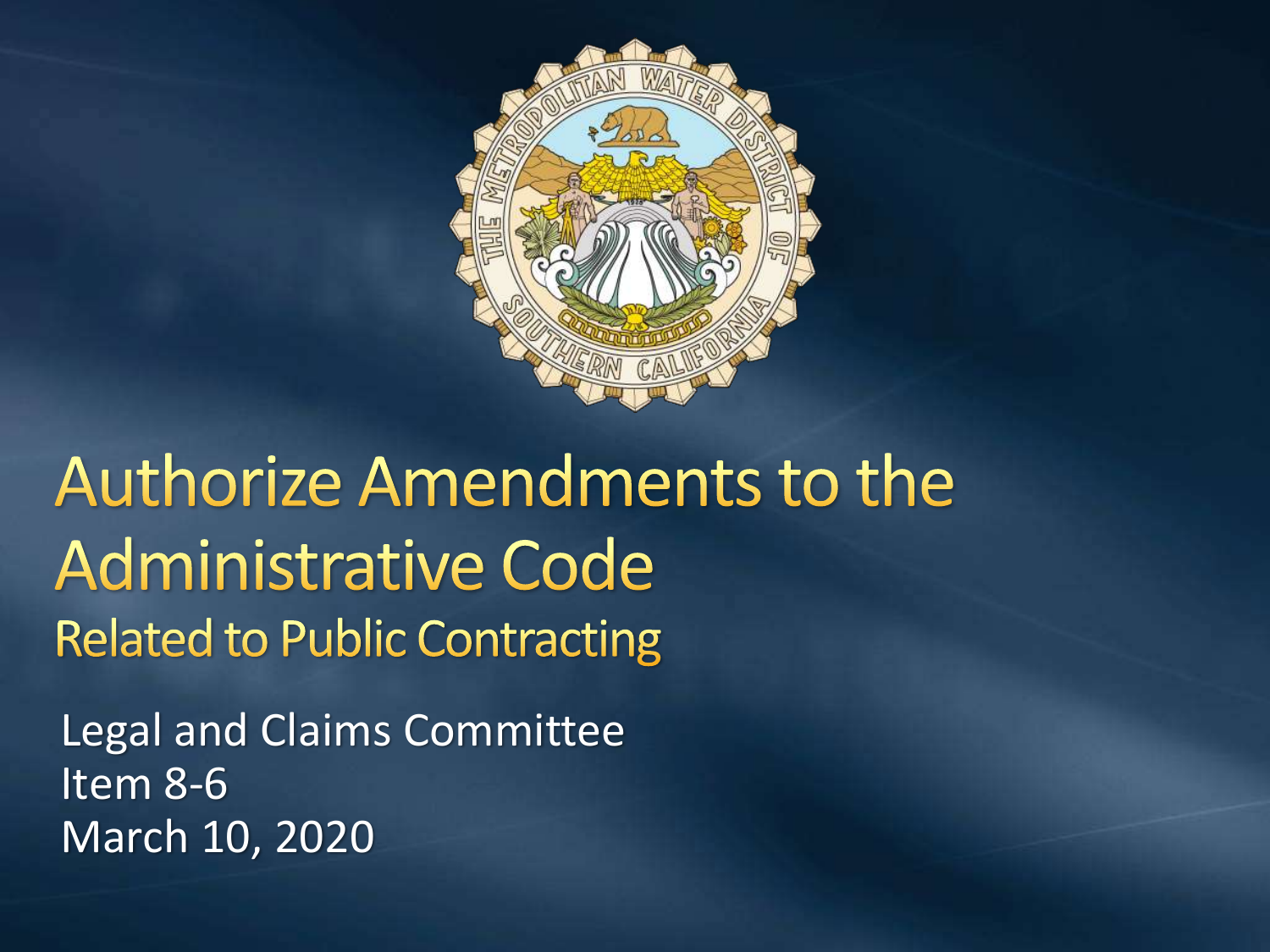# **Background**

Proposed action updates public contracting components of the Code

- Conforms Code to current law and practice
- Resolves various ambiguities within Code
- Codifies protest procedures associated with:
	- Public works contracting
	- Purchasing & Professional/Technical Contracting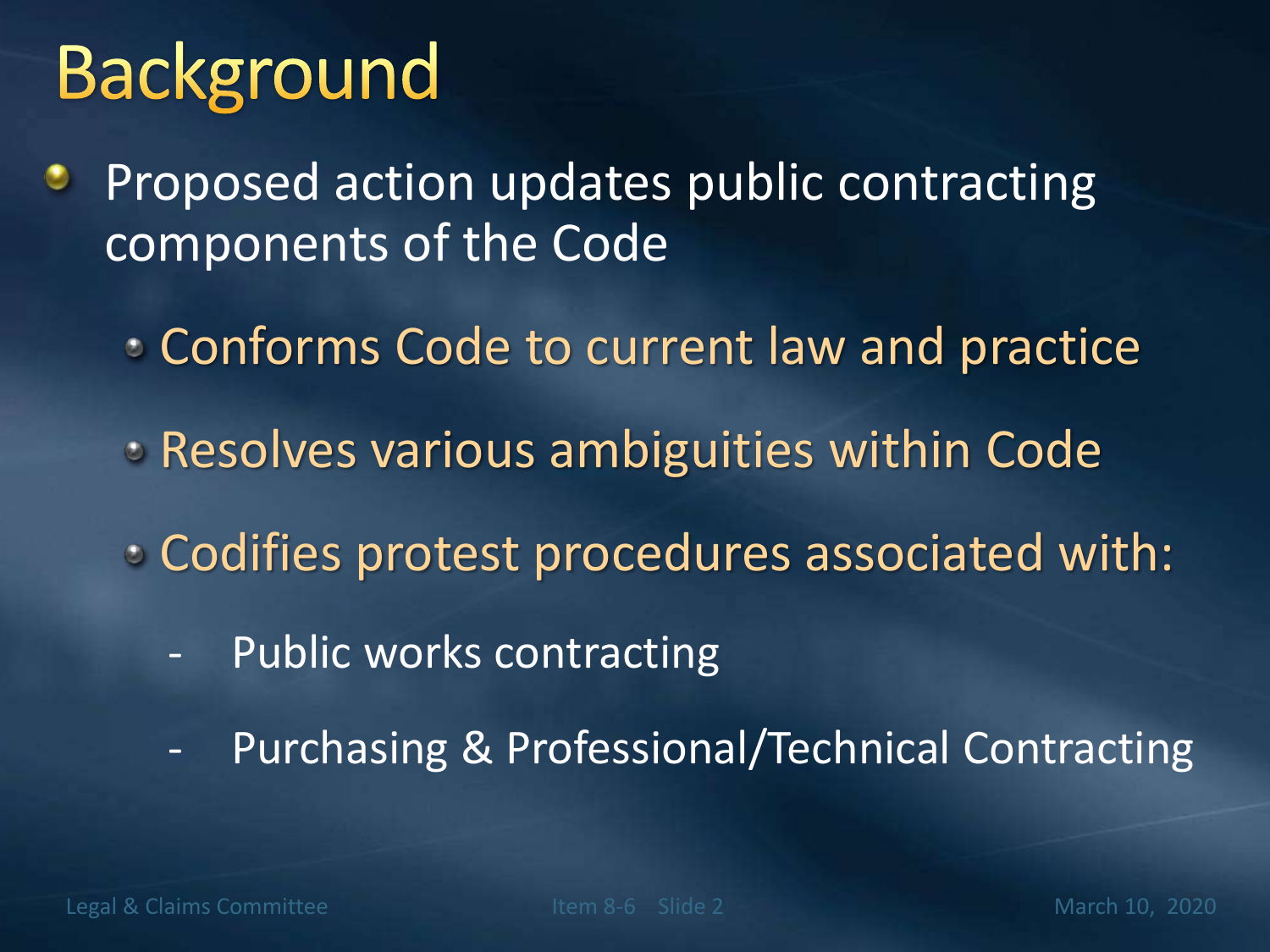## **Amendment Categories**

- Code amendments fall into four broad ٠ categories:
	- **Protests related to public contracting Emergency contracting provisions** Amendments to public contracts Other miscellaneous amendments Amendments require reformatting of Code

٥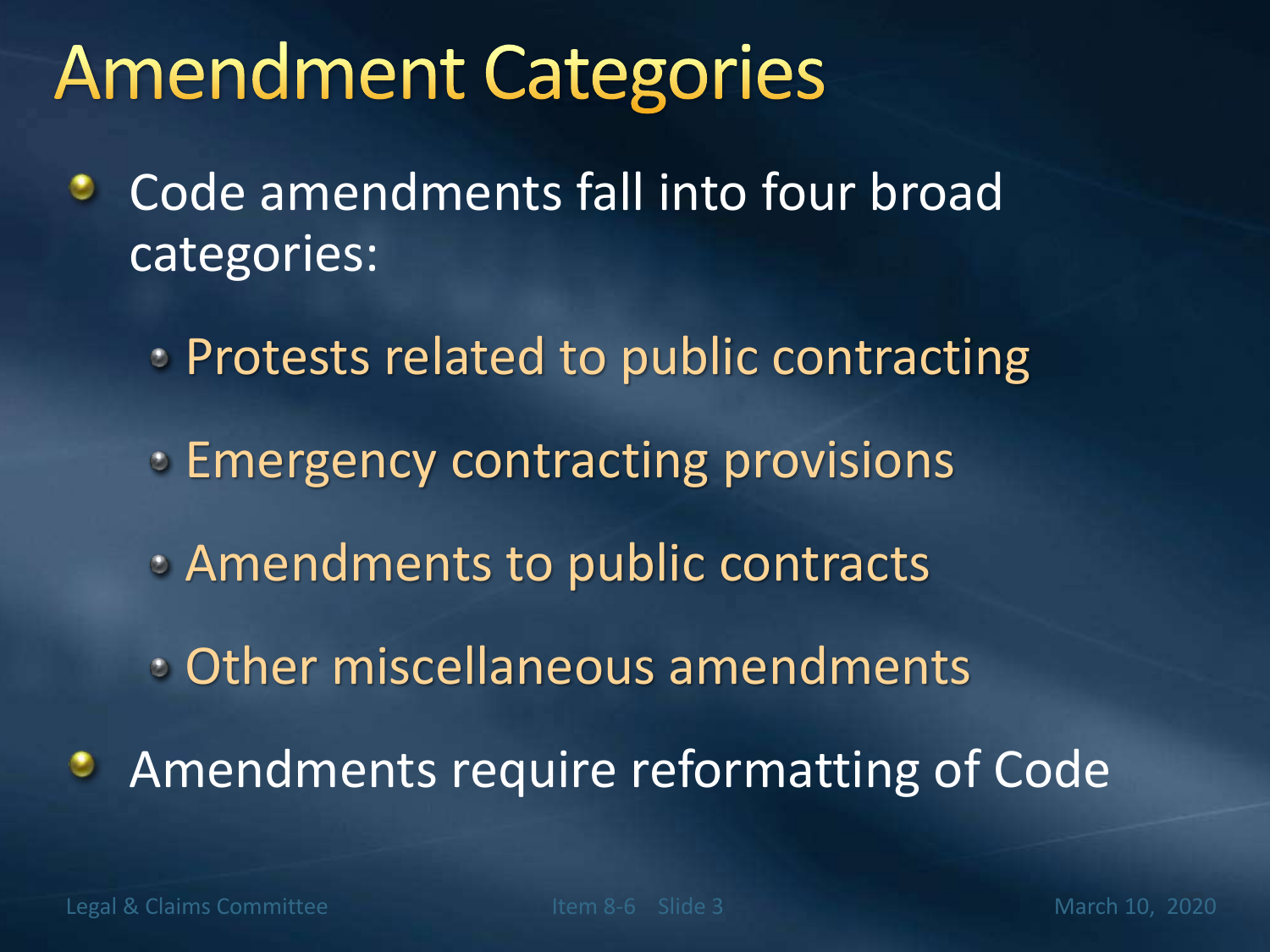## **Protests Related to Public Contracting**

- Division 2 Standing Committees ٠
	- Executive Committee professional and technical services
	- Engineering & Operations Committee public works contracts
- **Division 8 Contracts** 
	- Adds new Section 8150 Protests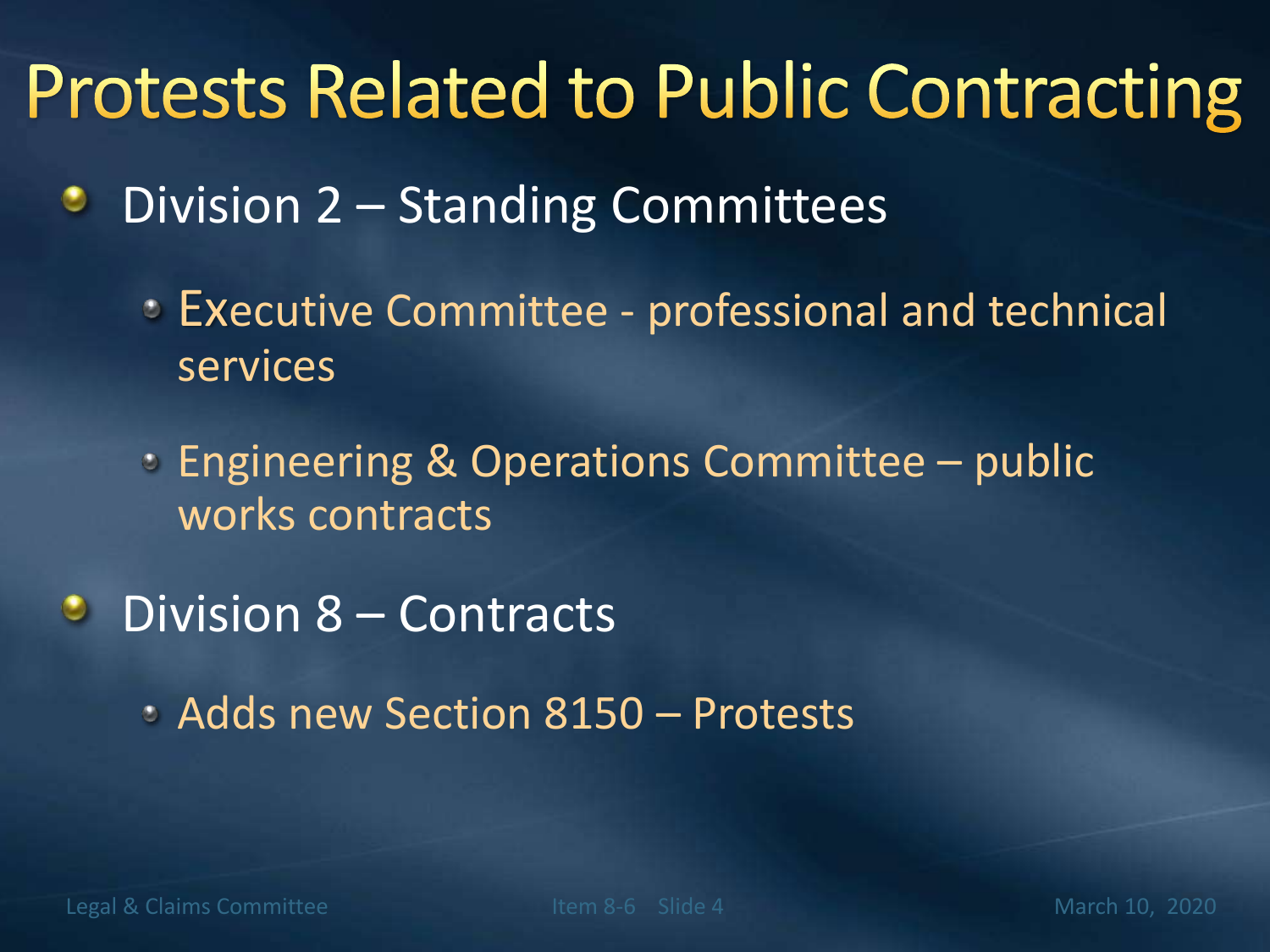# **Public Works Emergency Contracting Provisions**

- Defines "emergency" in the context of public ۰ works contracting
- **Clarifies GM's authority in cases of emergency**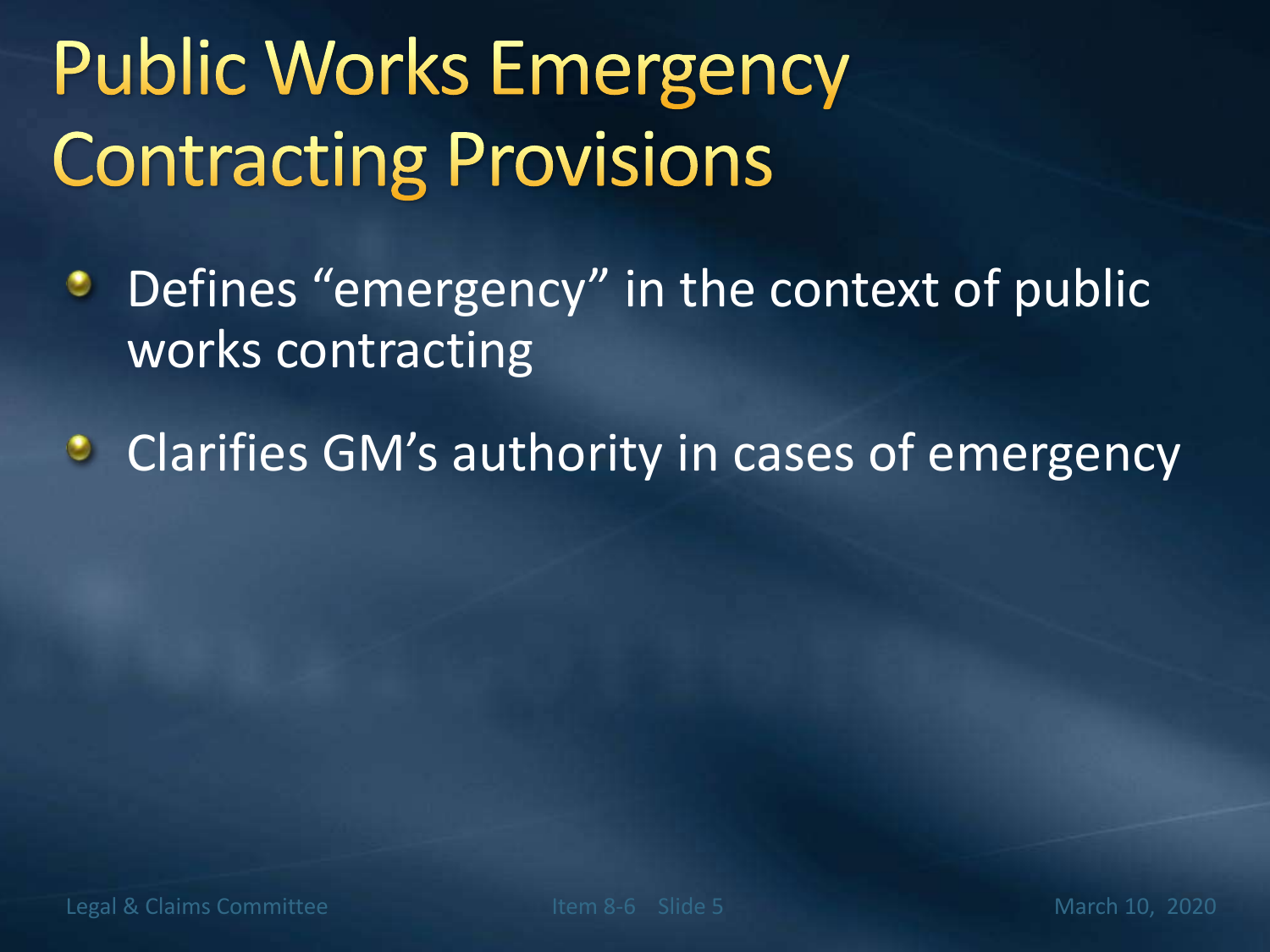### **Amendments to Public Contracts**

- Clarifies amendment authority of the GM
	- Public Works \$250k or 5% of initial contract amount, whichever is greater
	- Purchasing no more than \$250k per contract
	- Professional & Technical Services If total amount payable in a single year exceeds \$250k, requires Board approval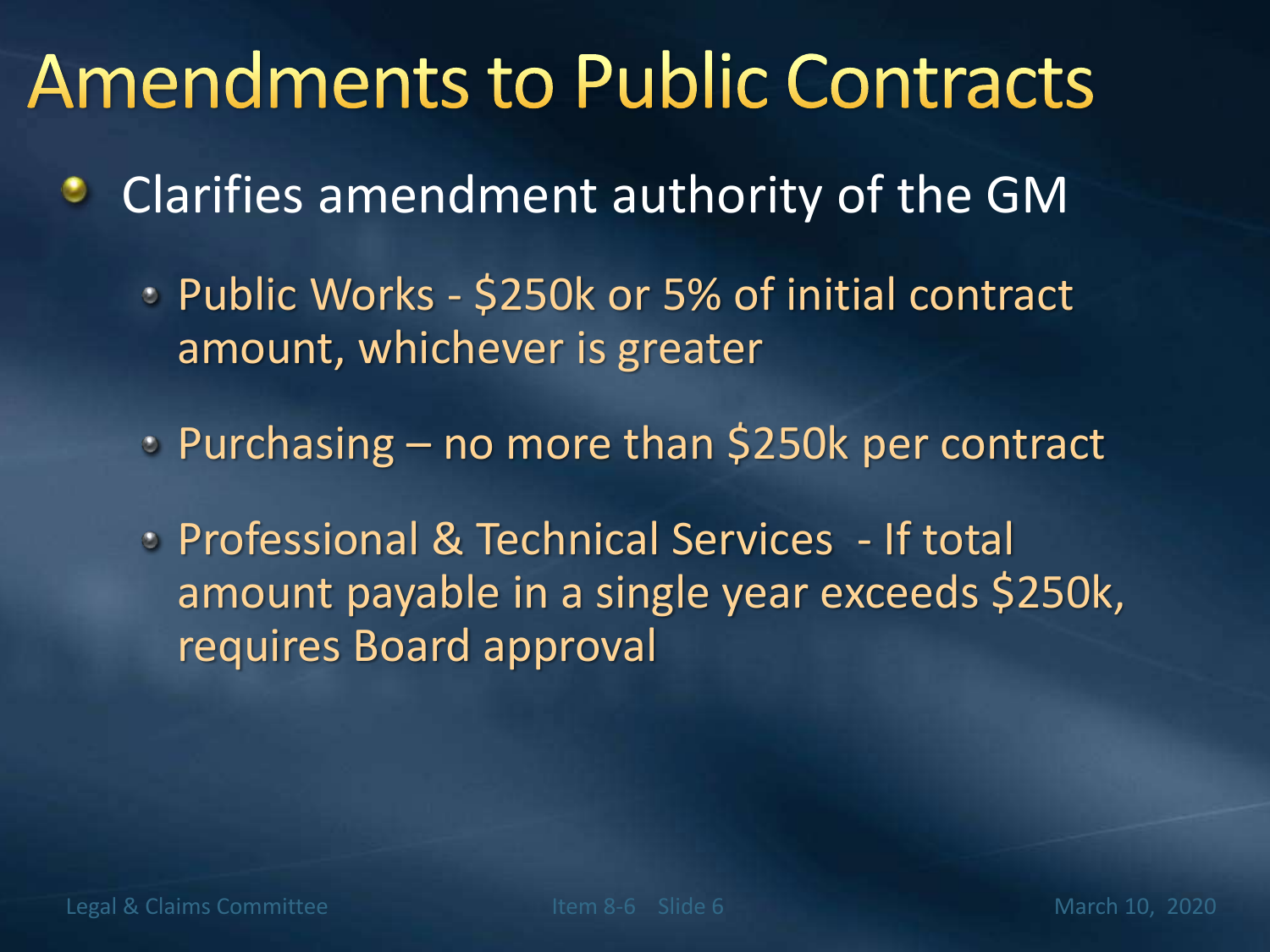## **Miscellaneous Code Amendments**

- Defines "purchasing contract" ۰
- **•** Clarifies differences in competitive procurements:
	- Purchasing and Professional & Technical Services Contracts exceeding \$75k – best value or lowest responsive, responsible bid
	- Public Works exceeding \$25k lowest responsive, responsible bid
- Posting of public works solicitations۰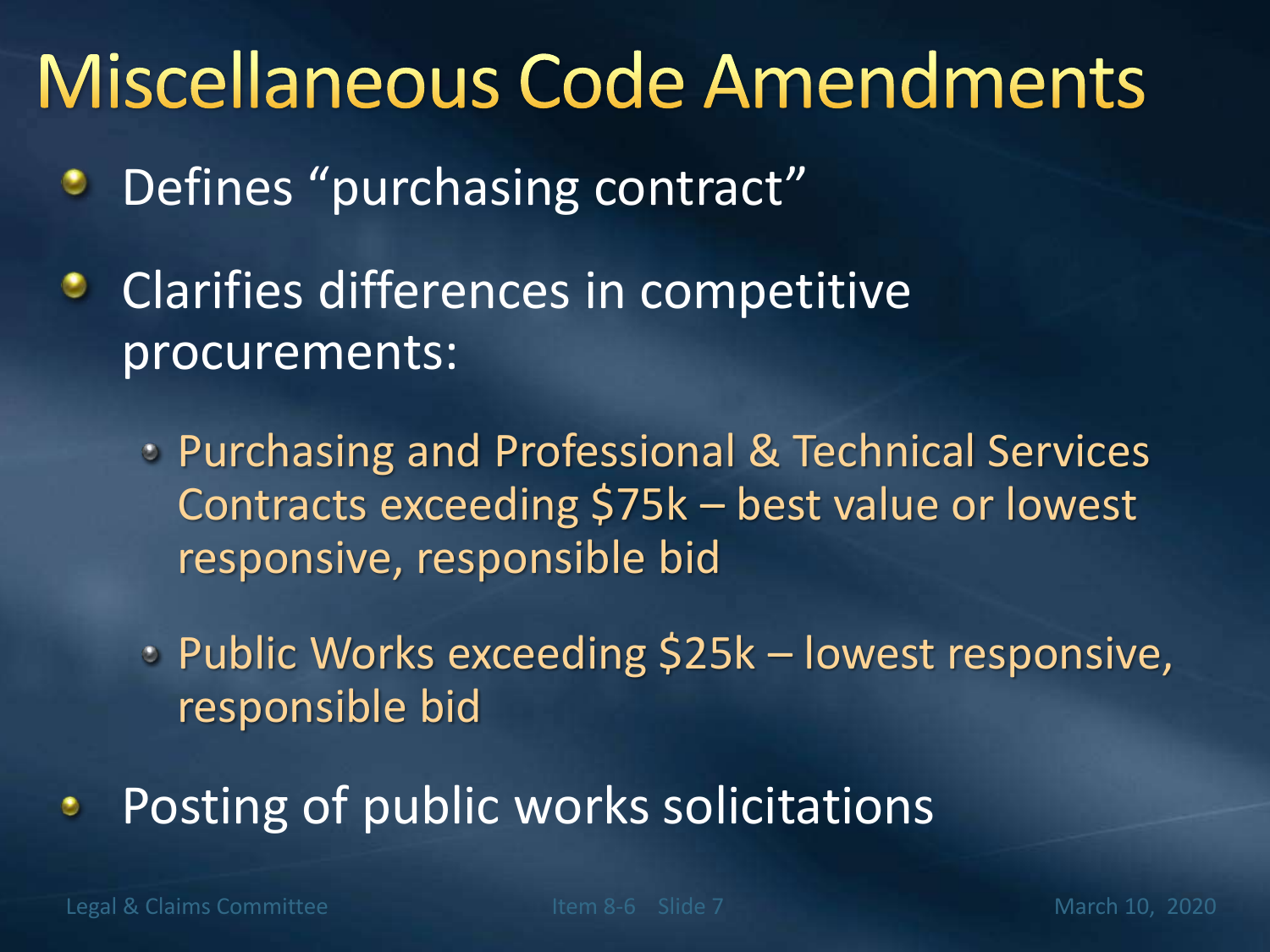# Miscellaneous Code Amendments (cont.)

- Renames "Prebid Procedures for Competitive ۰ Sealed Bidding" to "Public Works Contracting"
- **Renames "Delegation of Hearing Power" to** "Hearings on Substitution of Contractors"
- Best value procurements which are not the  $\bullet$ lowest price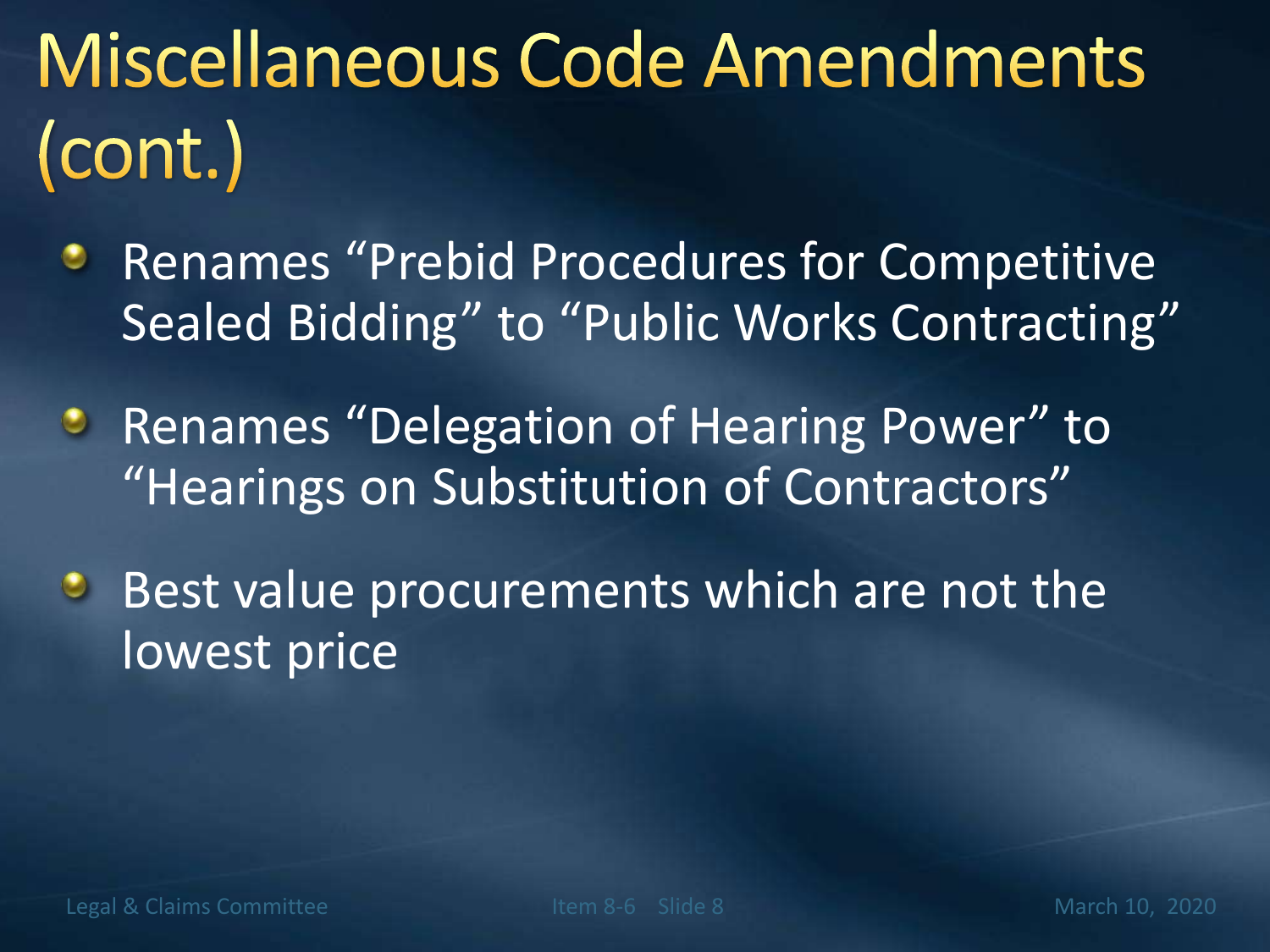# **Board Options**

#### • Option #1

Adopt the CEQA determination that the proposed action is not defined as a project under CEQA and approve amendments to the Code set forth in Attachment 2 to reflect the changes recommended by this letter

#### • Option #2

Do not approve amendments to the Code set forth in Attachment 2 to reflect the changes recommended by this letter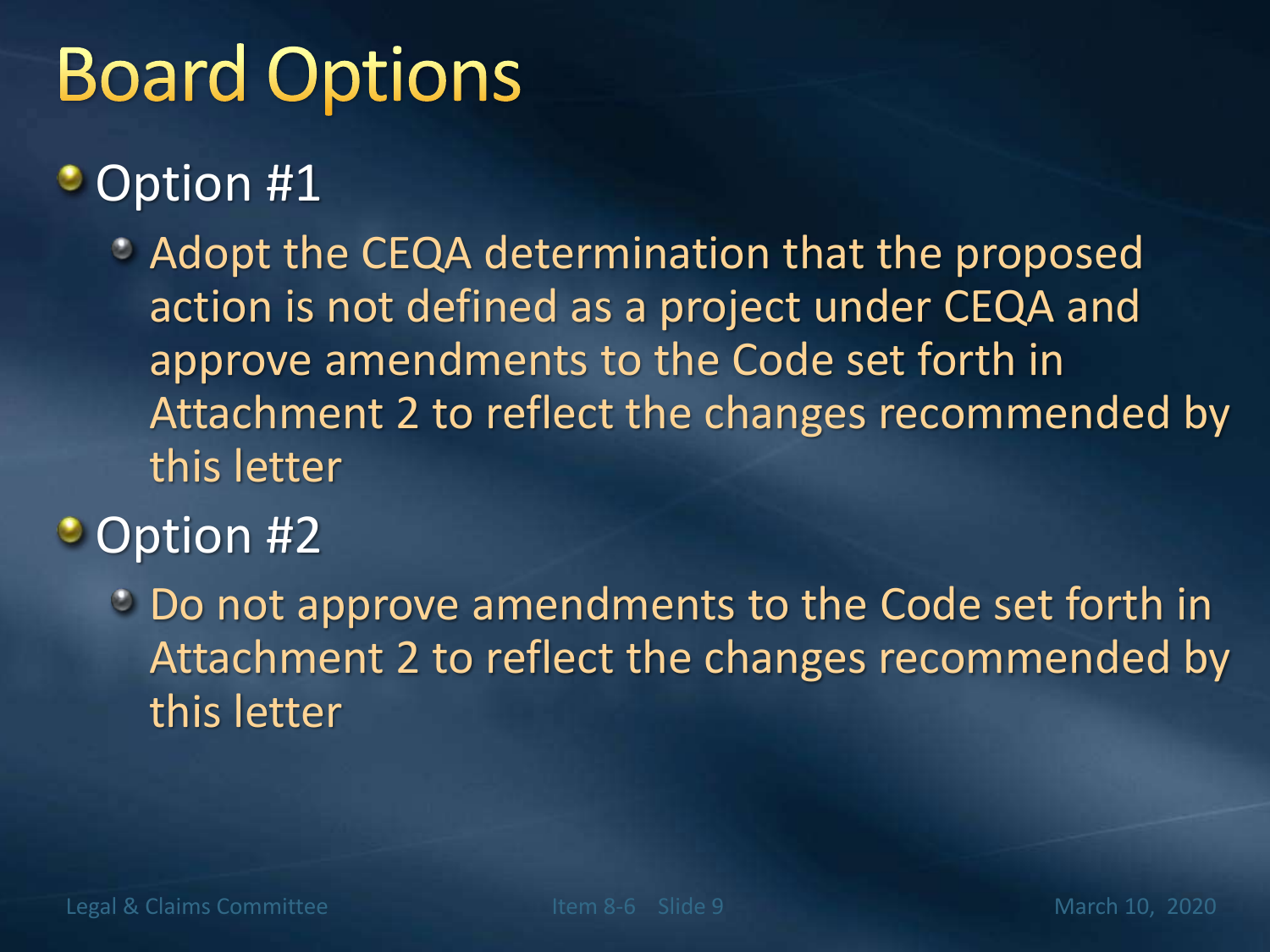## **Staff Recommendation**

• Option #1

Legal & Claims Committee **Item 8-6** Slide 10 March 10, 2020